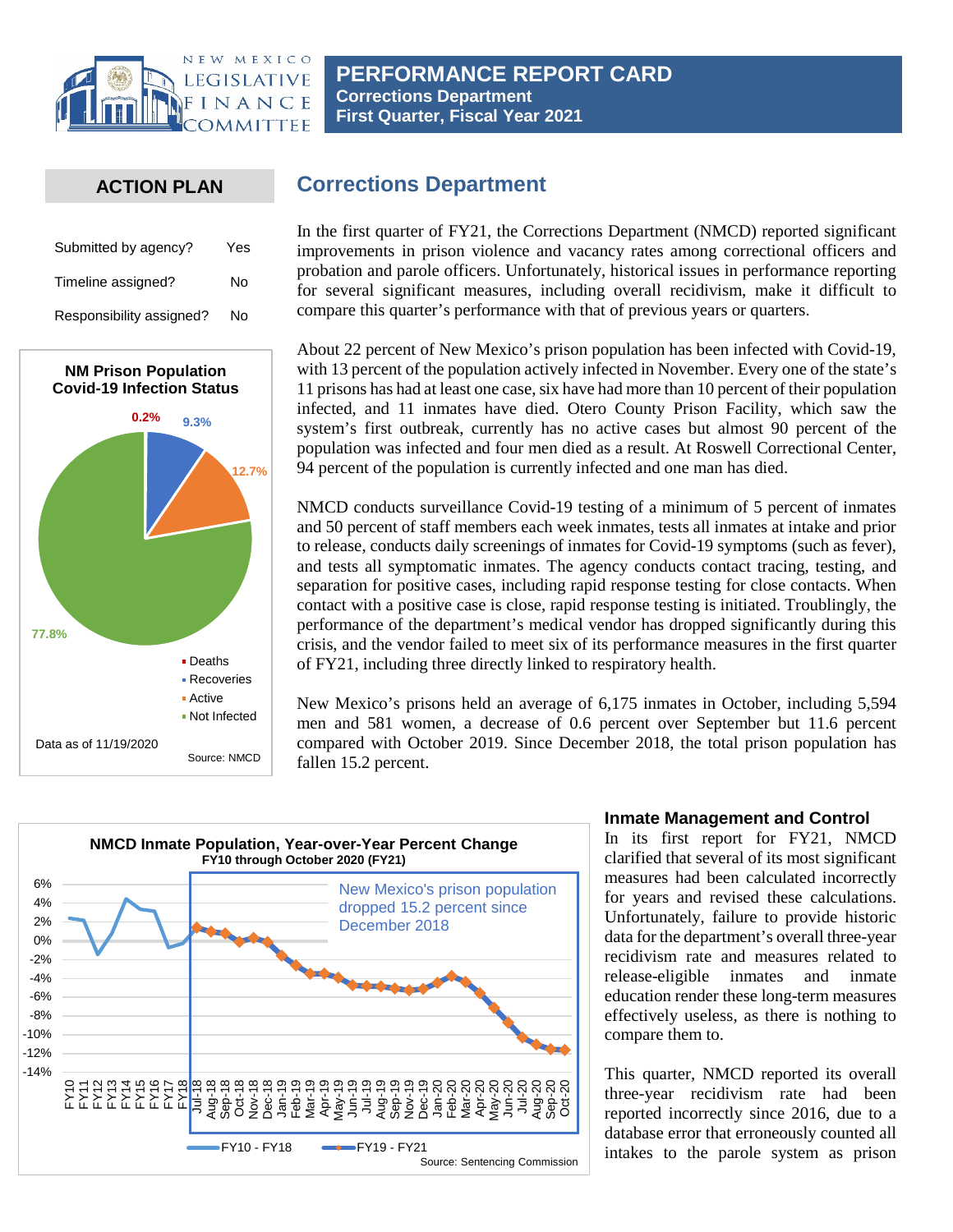







admissions for purposes of calculating reincarceration rates. The agency has corrected this issue, and reported a recidivism rate of 42 percent for the first quarter of FY21. Unfortunately, because the department has not yet been able to provide corrected historical data on this measure, it is not clear if this quarter's result represents an increase or decrease from previous recidivism levels. However, measures of recidivism due to new or pending charges and due to technical violations (which were not impacted by this error) did increase this quarter compared with FY20, suggesting overall recidivism is likely increasing as well.

The recidivism rate of RDAP graduates is extremely volatile (ranging between 2 percent and 47 percent since FY14), prompting data quality concerns and making it difficult to judge the program's efficacy. Although the program is evidence based, it is not known how well it has been implemented. This quarter, the department reported RDAP's recidivism rate rose 3 percentage points over the last quarter of FY20.

Inmate-on-inmate and inmate-on-staff assaults requiring outside medical treatment (previously referred to as assaults resulting in serious injury) showed significant improvements this quarter, with just one inmate-on-inmate assault and no inmate-onstaff assaults. NMCD could not provide an explanation for these significant changes.

NMCD saw huge improvements in vacancy rates among public correctional officers (which dropped 8 percentage points since last quarter) and private correctional officers (which dropped 13 percentage points). NMCD did not provide an explanation for these significant quarter-over-quarter changes, but has been focused on improving vacancies in the long term through changes to recruitment, screening, and training techniques.

In mid-FY20, NMCD entered into a contract for inmate healthcare that increased its costs by about 20 percent (or approximately \$10 million annually) but appears to have resulted in significantly worse performance. In FY18 and FY19, the department's previous contractor met 100 percent and 92 percent of standard healthcare requirements. In the first quarter of FY21 (the first period for which data covering solely the new vendor is available), only 73 percent of standard healthcare requirements were met. The requirements the medical contractor failed to meet included measures related to flu vaccination, pneumococcal vaccination (pneumococcus is one of the most common causes of severe pneumonia), and asthma medication and adherence, failures that are especially troubling while prison facilities are overrun by a pandemic that targets the respiratory system.

As of September 30, NMCD reports 2,670 inmates were infected with hepatitis c, about 43 percent of the total prison population. During the fourth quarter of FY20 and the first quarter of FY21, 65 inmates were treated for hepatitis c, and the department reports a cumulative treatment success rate of 69 percent. To date, NMCD has expended \$401 thousand of its \$22 million special appropriation for hepatitis c treatment on diagnostic equipment and on a memorandum of understanding with the Department of Health (DOH) to provide NMCD assistance setting up and implementing a 340b drug pricing program. The department has also spent \$2.1 million from other funding sources for hepatitis c drugs and the cost of hepatitis-c-related laboratory testing. Since the initiation of this project, NMCD has successfully quantified the number of infected inmates using laboratory test results, developed and approved clinical guidelines for the elimination of hepatitis c in prisons, and worked with DOH to qualify 10 of its 11 prison facilities as covered entities under the 340b drug pricing program.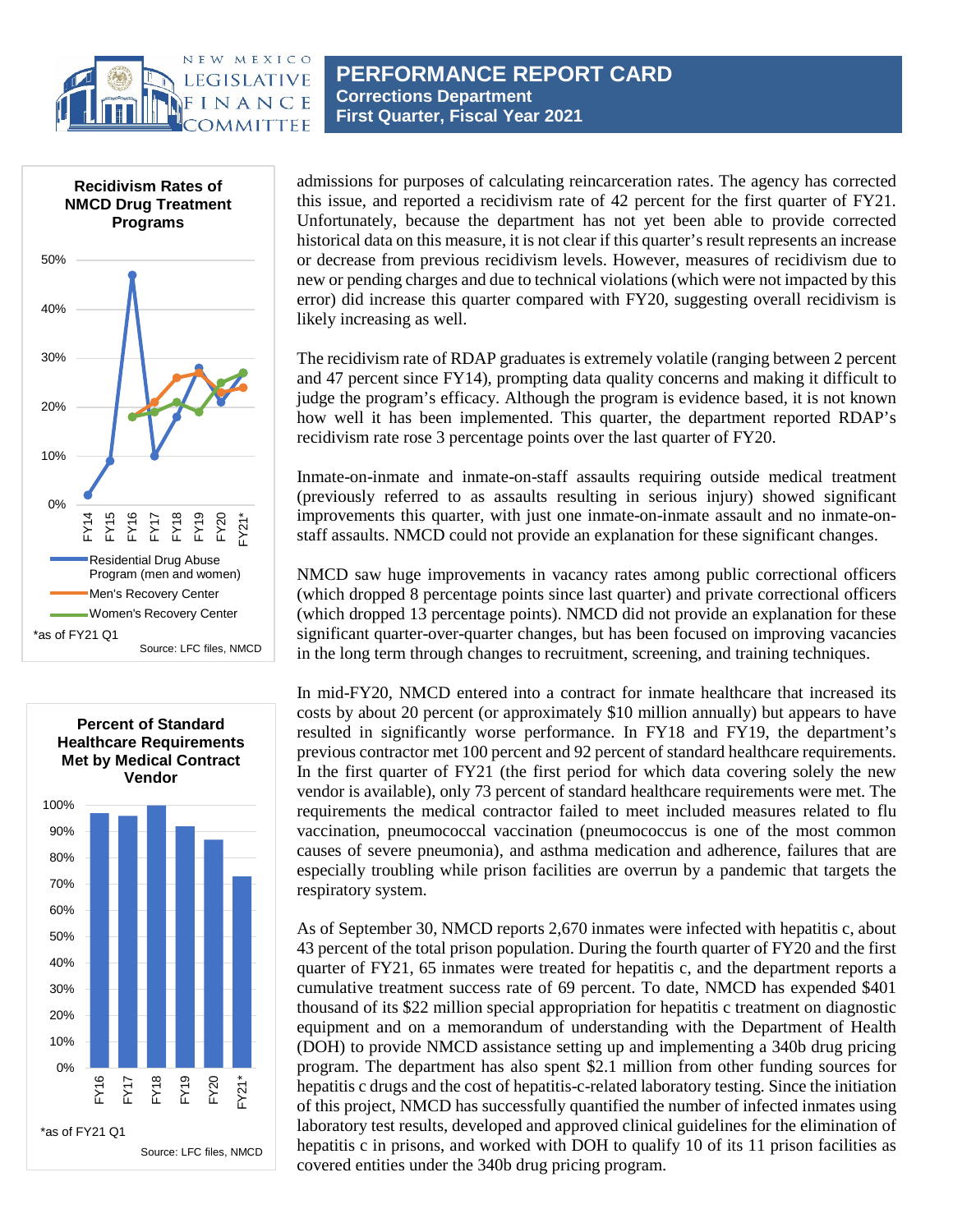

## **PERFORMANCE REPORT CARD Corrections Department First Quarter, Fiscal Year 2021**





\*FY21 overtime cost based on FY21 operating budget. FY21 vacancy rate based on FY21 Q1.

Source: NMCD

| <b>Budget: \$299,283.7</b>                                                                                                                                       | <b>FTE: 2,044</b> | <b>FY19</b><br>Actual | <b>FY20</b><br>Actual | <b>FY21</b><br><b>Target</b> | <b>FY21</b><br>Q1      | <b>FY21</b><br>$\mathbf{Q}$ | <b>FY21</b><br>Q3 | Rating       |
|------------------------------------------------------------------------------------------------------------------------------------------------------------------|-------------------|-----------------------|-----------------------|------------------------------|------------------------|-----------------------------|-------------------|--------------|
| Percent of prisoners reincarcerated within<br>36 months                                                                                                          |                   | 54%                   | 54%                   | 45%                          | 42% $1$                |                             |                   | $\mathbf{Y}$ |
| Percent of prisoners reincarcerated within<br>36 months due to new charges or pending<br>charges                                                                 |                   | 15%                   | 12%                   | 17%                          | 14%                    |                             |                   | G            |
| Percent of sex offenders reincarcerated on<br>a new sex offense conviction within 36<br>months of release on the previous sex<br>offense conviction <sup>2</sup> |                   | 1%                    | 2%                    | 15%                          | 0%                     |                             |                   | G            |
| Percent of residential drug abuse program<br>graduates reincarcerated within 36 months<br>of release*                                                            |                   | 28%                   | 21%                   | N/A                          | 27%                    |                             |                   |              |
| Number of inmate-on-inmate assaults<br>resulting in injury requiring off-site<br>medical treatment                                                               |                   | 25                    | 31                    | 15                           | $\mathbf{1}$           |                             |                   | G.           |
| Number of inmate-on-staff assaults<br>resulting in injury requiring off-site<br>medical treatment.                                                               |                   | 3                     | 7                     | $\overline{0}$               | $\overline{0}$         |                             |                   | G            |
| Percent of release-eligible female inmates<br>still incarcerated past their scheduled<br>release date                                                            |                   | 9.4%                  | 7.7%                  | 6%                           | $0.1\%$ <sup>3</sup>   |                             |                   | $\mathsf{R}$ |
| Percent of release-eligible male inmates<br>still incarcerated past their scheduled<br>release date                                                              |                   | 9.3%                  | 6.4%                  | 6%                           | $1.5\%$ <sup>3</sup>   |                             |                   | R.           |
| Vacancy rate of correctional officers in<br>public facilities                                                                                                    |                   | 25%                   | 31%                   | 20%                          | 28%                    |                             |                   | R            |
| Vacancy rate of correctional officers in<br>private facilities                                                                                                   |                   | <b>NEW</b>            | 46%                   | 20%                          | 18%                    |                             |                   | $\mathbf{G}$ |
| Percent of eligible inmates enrolled in<br>educational, cognitive, vocational and<br>college programs                                                            |                   | 76%                   | 62%                   | 68%                          | 35%                    |                             |                   |              |
| Percent of participating inmates who have<br>completed adult basic education*4                                                                                   |                   | 78%                   | 77%                   | N/A                          | $6.3\%$ <sup>4</sup>   |                             |                   | R            |
| Percent of eligible inmates who earn a<br>high school equivalency credential <sup>4</sup>                                                                        |                   | 78%                   | 77%                   | 80%                          | $6.3\%$ <sup>4,5</sup> |                             |                   | R            |
| Number of inmates who earn a high<br>school equivalency credential<br>Percent of standard healthcare                                                             |                   | 139                   | 134                   | 150                          | 43                     |                             |                   | R            |
| requirements met by medical contract<br>vendor                                                                                                                   |                   | 92%                   | 87%                   | 100%                         | 73%                    |                             |                   | R.           |
| Percent of random monthly drug tests<br>administered to at least ten percent of the<br>inmate population that test positive for<br>drug use*                     |                   | 2.9%                  | 2.5%                  | N/A                          | 1.7%                   |                             |                   |              |
| <b>Program Rating</b>                                                                                                                                            |                   | Y                     | R <sup>2</sup>        |                              |                        |                             |                   | $R^-$        |

\*Measures are classified as explanatory and do not have targets.

1. This quarter, NMCD reported its overall three-year recidivism rate had been reported incorrectly since 2016, due to a database error that erroneously counted all intakes to the parole system as prison, admissions for purposes of calculating reincarceration rates. The agency has corrected this issue but has not provided corrected historical data and this quarter's result cannot be compared to previous years. However, because recidivism is increasing in other measures that were not impacted by this error, it is likely this measure is increasing, and it is therefore rated red. 2. NMCD reported this measure had previously been miscalculated, changed the calculation for FY21, and provided corrections to FY19 and FY20 reports.

3. NMCD reported this measure had previously been miscalculated, changed the calculation for FY21, but did not provide corrected historic reports. LFC and DFA analysts believe NMCD's altered calculation is incorrect (the original calculation is correct), so these measures are currently rated red pending clarification or recalculation. 4. NMCD reported this measure had previously been miscalculated, changed the calculation for FY21, but did not provide corrected historic reports. Previously, these measures were both calculated as the pass rate of the high school equivalency test; now, they are both reported as the percent of inmates enrolled in adult basic education who pass the high school equivalency test and therefore earn the credential.